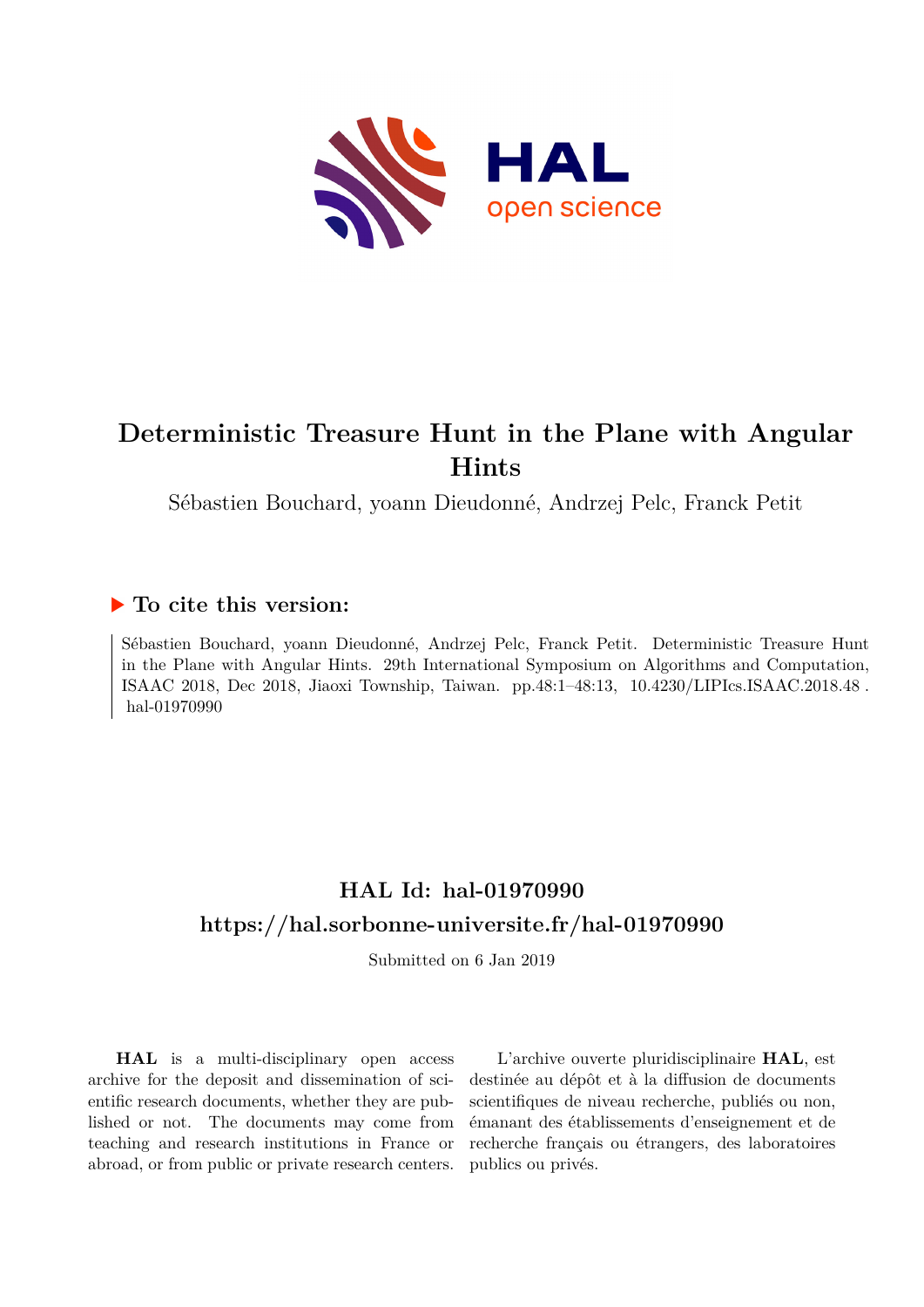# **Deterministic Treasure Hunt in the Plane with** <sup>2</sup> **Angular Hints**

### <sup>3</sup> **Sébastien Bouchard**

- <sup>4</sup> Sorbonne Université, CNRS, INRIA, LIP6, F-75005 Paris, France
- <sup>5</sup> [sebastien.bouchard@lip6.fr](mailto:sebastien.bouchard@lip6.fr)

### <sup>6</sup> **Yoann Dieudonné**

- <sup>7</sup> Laboratoire MIS, Université de Picardie Jules Verne, Amiens, France
- <sup>8</sup> [yoann.dieudonne@u-picardie.fr](mailto:yoann.dieudonne@u-picardie.fr)

#### **Andrzej Pelc**<sup>1</sup>  $\epsilon$

- <sup>10</sup> Département d'informatique, Université du Québec en Outaouais, Gatineau, Canada
- <sup>11</sup> [pelc@uqo.ca](mailto:pelc@uqo.ca)

#### **Franck Petit**<sup>2</sup> 12

- <sup>13</sup> Sorbonne Université, CNRS, INRIA, LIP6, F-75005 Paris, France
- <sup>14</sup> [franck.petit@lip6.fr](mailto:franck.petit@lip6.fr)

#### <sup>15</sup> **Abstract**

<sup>16</sup> A mobile agent equipped with a compass and a measure of length has to find an inert treasure in <sup>17</sup> the Euclidean plane. Both the agent and the treasure are modeled as points. In the beginning, <sup>18</sup> the agent is at a distance at most  $D > 0$  from the treasure, but knows neither the distance nor any <sup>19</sup> bound on it. Finding the treasure means getting at distance at most 1 from it. The agent makes <sup>20</sup> a series of moves. Each of them consists in moving straight in a chosen direction at a chosen <sup>21</sup> distance. In the beginning and after each move the agent gets a hint consisting of a positive 22 angle smaller than  $2\pi$  whose vertex is at the current position of the agent and within which the <sup>23</sup> treasure is contained. We investigate the problem of how these hints permit the agent to lower <sup>24</sup> the cost of finding the treasure, using a deterministic algorithm, where the cost is the worst-case <sup>25</sup> total length of the agent's trajectory. It is well known that without any hint the optimal (worst  $\cos$  case) cost is  $\Theta(D^2)$ . We show that if all angles given as hints are at most π, then the cost can 27 be lowered to  $O(D)$ , which is optimal. If all angles are at most  $β$ , where  $β < 2π$  is a constant unknown to the agent, then the cost is at most  $O(D^{2-\epsilon})$ , for some  $\epsilon > 0$ . For both these positive <sup>29</sup> results we present deterministic algorithms achieving the above costs. Finally, if angles given as bints can be arbitrary, smaller than  $2\pi$ , then we show that cost  $\Theta(D^2)$  cannot be beaten.

<sup>31</sup> **2012 ACM Subject Classification** F.2.2 Nonnumerical Algorithms and Problems; G.2.1 Com-<sup>32</sup> binatorics

<sup>33</sup> **Keywords and phrases** treasure hunt, deterministic algorithm, mobile agent, hint, plane

<sup>34</sup> **Digital Object Identifier** [10.4230/LIPIcs.CVIT.2016.23](http://dx.doi.org/10.4230/LIPIcs.CVIT.2016.23)

<sup>&</sup>lt;sup>2</sup> This work was performed within Project ESTATE (Ref. ANR-16-CE25-0009-03), supported by French state funds managed by the ANR (Agence Nationale de la Recherche).



© Sébastien Bouchard, Yoann Dieudonné, Andrzej Pelc and Franck Petit; licensed under Creative Commons License CC-BY

42nd Conference on Very Important Topics (CVIT 2016).

<sup>1</sup> This work was supported in part by NSERC discovery grant 8136 – 2013 and by the Research Chair in Distributed Computing of the Université du Québec en Outaouais.

Editors: John Q. Open and Joan R. Access; Article No. 23; pp. 23:1–23:12

[Leibniz International Proceedings in Informatics](http://www.dagstuhl.de/lipics/)

[Schloss Dagstuhl – Leibniz-Zentrum für Informatik, Dagstuhl Publishing, Germany](http://www.dagstuhl.de)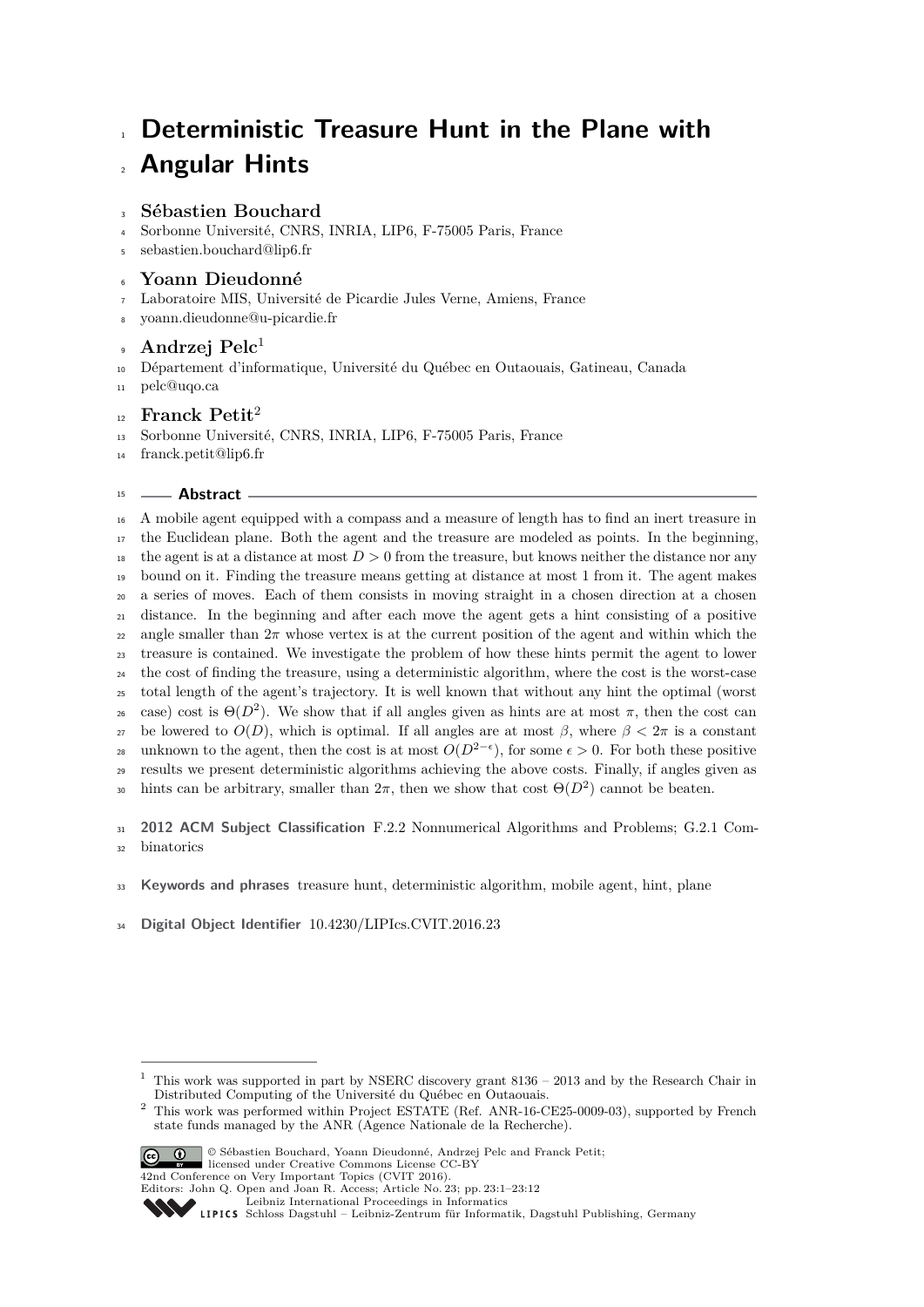#### **23:2 Deterministic Treasure Hunt in the Plane with Angular Hints**

#### **1 Introduction**

 **Motivation.** A tourist visiting an unknown town wants to find her way to the train station 37 or a skier lost on a slope wants to get back to the hotel. Luckily, there are many people that can help. However, often they are not sure of the exact direction: when asked about it, they make a vague gesture with the arm swinging around the direction to the target, accompanying the hint with the words "somewhere there". In fact, they show an angle containing the target. Can such vague hints help the lost traveller to find the way to the target? The aim of the present paper is to answer this question.

 **The model and problem formulation.** A mobile agent equipped with a compass and a measure of length has to find an inert treasure in the Euclidean plane. Both the agent and the treasure are modeled as points. In the beginning, the agent is at a distance at most  $\mu_{6}$  *D* > 0 from the treasure, but knows neither the distance nor any bound on it. Finding the treasure means getting at distance at most 1 from it. In applications, from such a distance the treasure can be seen. The agent makes a series of moves. Each of them consists in <sup>49</sup> moving straight in a chosen direction at a chosen distance. In the beginning and after each 50 move the agent gets a hint consisting of a positive angle smaller than  $2\pi$  whose vertex is at  $_{51}$  the current position of the agent and within which the treasure is contained. We investigate the problem of how these hints permit the agent to lower the cost of finding the treasure, using a deterministic algorithm, where the cost is the worst-case total length of the agent's trajectory. It is well known that the optimal cost of treasure hunt without hints is  $\Theta(D^2)$ . (The algorithm of cost  $O(D^2)$  is to trace a spiral with jump 1 starting at the initial position <sup>56</sup> of the agent, and the lower bound  $\Omega(D^2)$  follows from Proposition 5.1 which establishes this lower bound even assuming arbitrarily large angles smaller than  $2\pi$  given as hints.)

58 **Our results.** We show that if all angles given as hints are at most  $\pi$ , then the cost of  $\frac{1}{59}$  treasure hunt can be lowered to  $O(D)$ , which is optimal. Our real challenge here is in the 60 fact that hints can be angles of size *exactly*  $\pi$ , in which case the design of a trajectory always leading to the treasure, while being cost-efficient in terms of traveled distance, is far from obvious.

 If all angles are at most *β*, where *β <* 2*π* is a constant unknown to the agent, then we <sup>64</sup> prove that the cost is at most  $O(D^{2-\epsilon})$ , for some  $\epsilon > 0$ . Finally, we show that arbitrary angles smaller than 2*π* given as hints cannot be of significant help: using such hints the cost <sup>66</sup>  $\Theta(D^2)$  cannot be beaten.

 For both our positive results we present deterministic algorithms achieving the above costs. Both algorithms work in phases "assuming" that the treasure is contained in increasing squares centered at the initial position of the agent. The common principle behind both algorithms is to move the agent to strategically chosen points in the current square, depending on previously obtained hints, and sometimes perform exhaustive search of small rectangles from these points, in order to guarantee that the treasure is not there. This is done in such a way that, in a given phase, obtained hints together with small rectangles exhaustively searched, eliminate a sufficient area of the square assumed in the phase to eventually permit finding the treasure.

 In both algorithms, the points to which the agent travels and where it gets hints are  $\pi$  chosen in a natural way, although very differently in each of the algorithms. The main difficulty is to prove that the distance travelled by the agent is within the promised cost. In the case of the first algorithm, it is possible to cheaply exclude large areas not containing the treasure, and thus find the treasure asymptotically optimally. For the second algorithm, the agent eliminates smaller areas at each time, due to less precise hints, and thus finding the treasure costs more.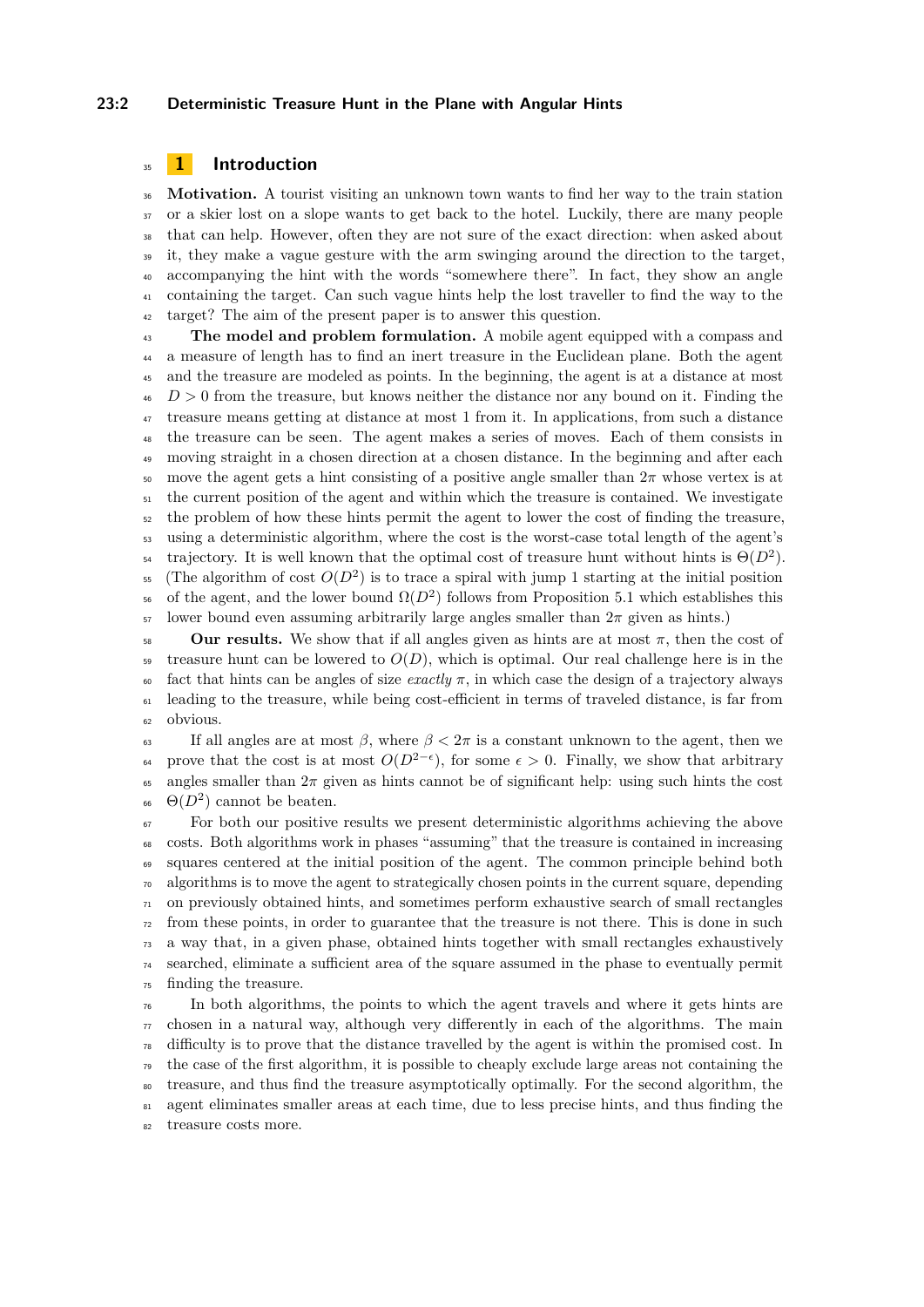Due to lack of space, the details of one of the algorithms and proofs of several results are in the Appendix that is the full version of the paper.

 **Related work.** The problem of treasure hunt, i.e., searching for an inert target by one or more mobile agents was investigated under many different scenarios. The environment <sup>87</sup> where the treasure is hidden may be a graph or a plane, and the search may be deterministic or randomized. An early paper [4] showed that the best competitive ratio for deterministic treasure hunt on a line is 9. In [8] the authors generalized this problem, considering a model where, in addition to travel length, the cost includes a payment for every turn of the agent. The book [2] surveys both the search for a fixed target and the related rendezvous problem, where the target and the finder are both mobile and their role is symmetric: they both cooperate to meet. This book is concerned mostly with randomized search strategies. Randomized treasure hunt strategies for star search, where the target is on one of *m* rays, are considered in [13]. In [17, 19] the authors study relations between the problems of treasure hunt and rendezvous in graphs. The authors of [3] study the task of finding a fixed point on the line and in the grid, and initiate the study of the task of searching for an unknown line in the plane. This research is continued, e.g., in [12, 16]. In [18] the authors concentrate on game-theoretic aspects of the situation where multiple selfish pursuers compete to find a target, e.g., in a ring. The main result of [15] is an optimal algorithm to sweep a plane in order to locate an unknown fixed target, where locating means to get the agent originating at point *O* to a point *P* such that the target is in the segment *OP*. In [10] the authors consider the generalization of the search problem in the plane to the case of several searchers. Collective treasure hunt in the grid by several agents with bounded memory is investigated in [9, 14]. In [5], treasure hunt with randomly faulty hints is considered in tree networks. By contrast, the survey [7] and the book [6] consider pursuit-evasion games, mostly on graphs, where pursuers try to catch a fugitive target trying to escape.

#### **2 Preliminaries**

<sup>109</sup> Since for  $D \leq 1$  treasure hunt is solved immediately, in the sequel we assume  $D > 1$ . Since the agent has a compass, it can establish an orthogonal coordinate system with point *O* with coordinates  $(0,0)$  at its starting position, the *x*-axis going East-West and the *y*-axis going North-South. Lines parallel to the *x*-axis will be called horizontal, and lines parallel to the *y*-axis will be called vertical. When the agent at a current point *a* decides to go to a previously computed point *b* (using a straight line), we describe this move simply as "Go to *b*". A hint given to the agent currently located at point *a* is formally described as an 116 ordered pair  $(P_1, P_2)$  of half-lines originating at *a* such that the angle clockwise from  $P_1$  to  $P_2$  (including  $P_1$  and  $P_2$ ) contains the treasure.

 The line containing points *A* and *B* is denoted by (*AB*). A segment with extremities *A* and *B* is denoted by [*AB*] and its length is denoted |*AB*|. Throughout the paper, a polygon is defined as a closed polygon (i.e., together with the boundary). For a polygon *S*, we will 121 denote by  $\mathcal{B}(S)$  (resp.  $\mathcal{I}(S)$ ) the boundary of *S* (resp. the interior of *S*, i.e., the set  $S \setminus \mathcal{B}(S)$ ). A rectangle is defined as a non-degenerate rectangle, i.e., with all sides of strictly positive length. A rectangle with vertices *A, B, C, D* (in clockwise order) is denoted simply by *ABCD*. A rectangle is *straight* if one of its sides is vertical.

125 In our algorithms we use the following procedure  $\texttt{RectanglesCan}(R)$  whose aim is to 126 traverse a closed rectangle  $R$  (composed of the boundary and interior) with known coordinates, so that the agent initially situated at some point of *R* gets at distance at most 1 from every point of it and returns to the starting point. We describe the procedure for a straight rectangle whose vertical side is not shorter than the horizontal side. The modification of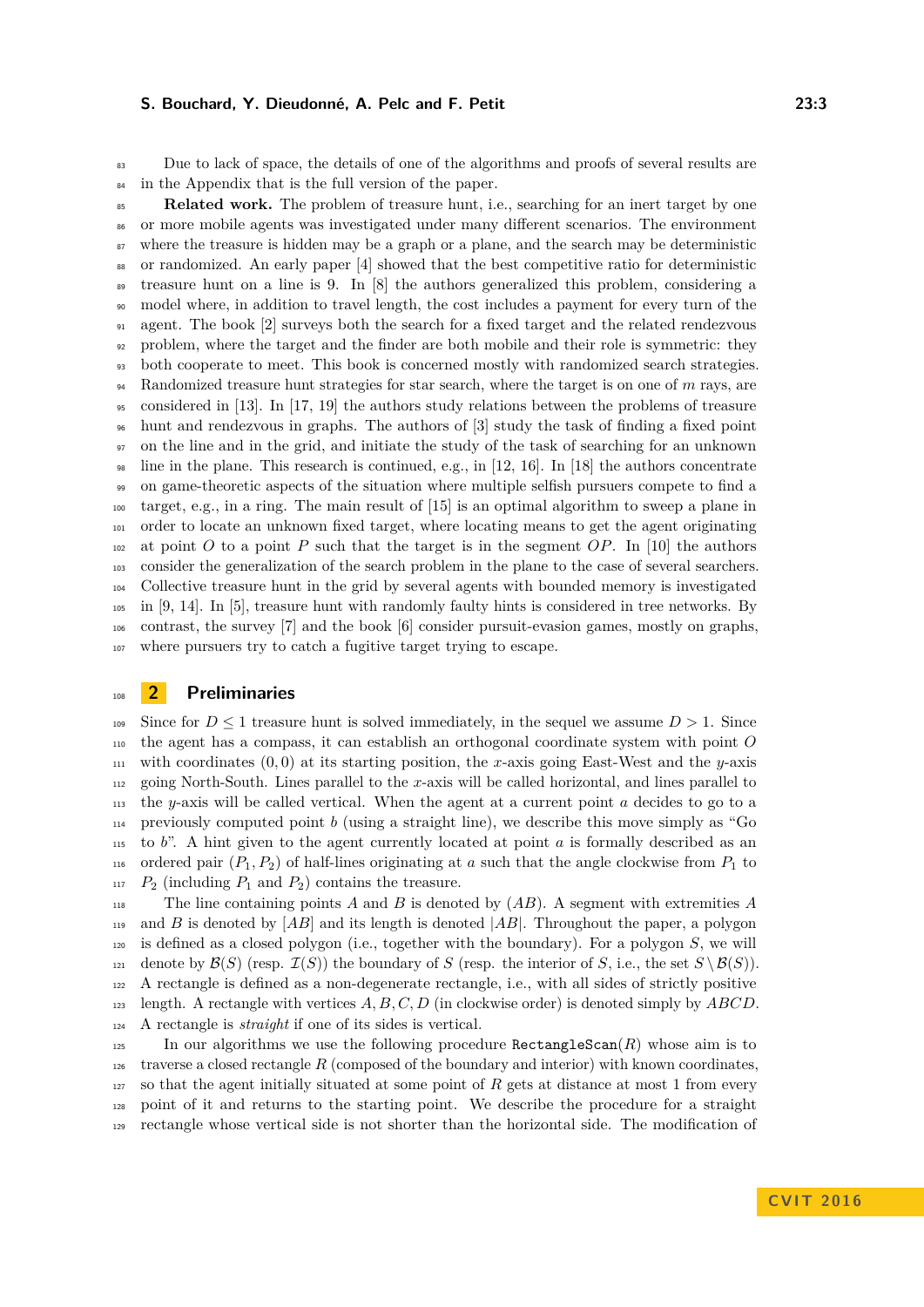#### **23:4 Deterministic Treasure Hunt in the Plane with Angular Hints**

<sup>130</sup> the procedure for arbitrarily positioned rectangles is straightforward. Let the vertices of the <sup>131</sup> rectangle *R* be *A*, *B*, *C* and *D*, where *A* is the North-West vertex and the others are listed <sup>132</sup> clockwise. Let *a* be the point at which the agent starts the procedure.

<sup>133</sup> The idea of the procedure is to go to vertex *A*, then make a snake-like movement in <sup>134</sup> which consecutive vertical segments are separated by a distance 1, and then go back to point <sup>135</sup> *a*. The agent ignores all hints gotten during the execution of the procedure. Suppose that 136 the horizontal side of *R* has length *m* and the vertical side has length *n*, with  $n \geq m$ . Let  $k = [m]$ . Let  $a_0, a_1, \ldots, a_k$  be points on the North horizontal side of the rectangle, such <sup>138</sup> that  $a_0 = A$  and the distance between consecutive points is 1. Let  $b_0, b_1, \ldots, b_k$  be points 139 on the South horizontal side of the rectangle, such that  $b_0 = D$  and the distance between <sup>140</sup> consecutive points is 1.

<sup>141</sup> The pseudocode of procedure RectangleScan(*R*) is given in Algorithm 1.

#### **Algorithm 1** Procedure RectangleScan(*R*)

```
1: if k is odd then
 2: for i = 0 to k - 1 step 2 do
3: Go to a_i; Go to b_i;
 4: Go to b_{i+1}; Go to a_{i+1}5: end for
 6: Go to a
 7: else
8: for i = 0 to k - 2 step 2 do<br>9: Go to a: Go to b:
9: Go to a_i; Go to b_i;<br>10: Go to b_{i+1}; Go to
10: Go to b_{i+1}; Go to a_{i+1}<br>11: end for
        end for
12: Go to a_k; Go to b_k13: Go to a
14: end if
```
 $142$  **D** Proposition 2.1. For every point p of the rectangle R, the agent is at distance at most 143 1 from p at some time of the execution of Procedure RectangleScan $(R)$ . The cost of the procedure is at most  $5n \cdot \max(m, 2)$ , where  $n \geq m$  are the lengths of the sides of the rectangle.

#### <sup>145</sup> **3 Angles at most** *π*

<sup>146</sup> In this section we consider the case when all angles given as hints are at most *π*. Without <sup>147</sup> loss of generality we can assume that they are all equal to  $π$ , completing any smaller angle to <sup>148</sup>  $\pi$  in an arbitrary way: this makes the situation even harder for the agent, as hints become <sup>149</sup> less precise. For such hints we show Algorithm TreasureHunt1 that finds the treasure at  $150 \quad \text{cost } O(D)$ . This is of course optimal, as the treasure can be at any point at distance at most <sup>151</sup> *D* from the starting point of the agent.

 For angles of size *π*, every hint is in fact a half-plane whose boundary line *L* contains the 153 current location of the agent. For simplicity, we will code such a hint as  $(L, right)$  or  $(L, left)$ , whenever the line *L* is not horizontal, depending on whether the indicated half-plane is to the right (i.e., East) or to the left (i.e., West) of *L*. For any non-horizontal line *L* this is non-ambiguous. Likewise, when *L* is horizontal, we will code a hint as (*L, up*) or (*L, down*), depending on whether the indicated half-plane is up (i.e., North) from *L* or down (i.e., South) <sup>158</sup> from *L*.

159 In view of the work on  $\phi$ -self-approaching curves (cf. [1]) we first note that there is a big <sup>160</sup> difference of difficulty between obtaining our result in the case when angles given as hints 161 are *strictly smaller* than  $\pi$  and when they are *at most*  $\pi$ , as we assume. A  $\phi$ -self-approaching <sup>162</sup> curve is a planar oriented curve such that, for each point B on the curve, the rest of the curve <sup>163</sup> lies inside a wedge of angle  $\phi$  with apex in B. In [1], the authors prove the following property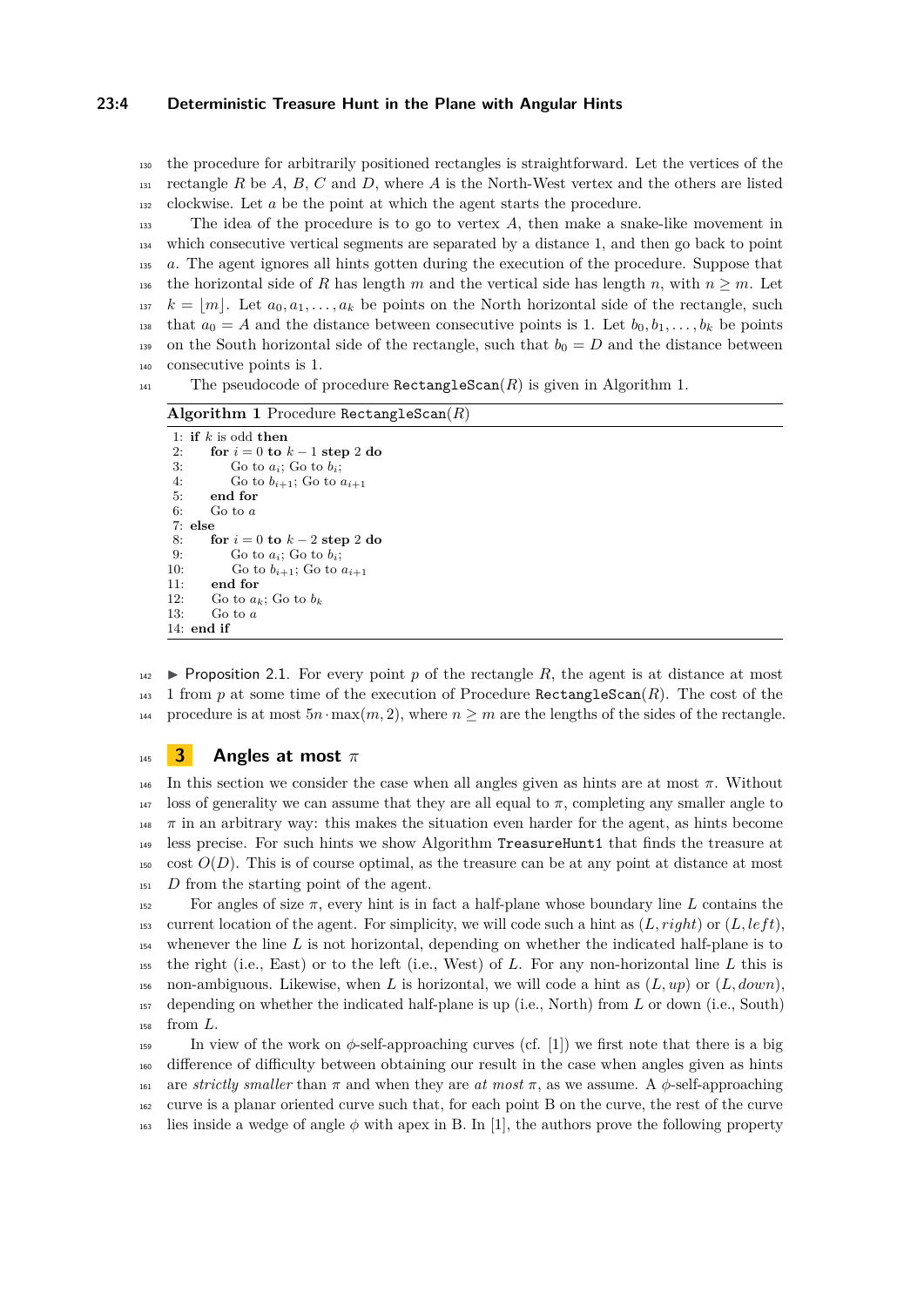164 of these curves: for every  $\phi < \pi$  there exists a constant  $c(\phi)$  such that the length of any 165 *φ*-self-approaching curve is at most  $c(\phi)$  times the distance D between its endpoints. Hence, 166 for angles  $\phi$  strictly smaller than  $\pi$ , our result could possibly be derived from the existing <sup>167</sup> literature: roughly speaking, the agent should follow a trajectory corresponding to any <sup>168</sup> *φ*-self-approaching curve to find the treasure at a cost linear in *D*. Even then, transforming <sup>169</sup> the continuous scenario of self-approaching curves to our discrete scenario presents some 170 difficulties. However, the crucial problem is this: the result of [1] holds only when  $\phi < \pi$ <sup>171</sup> (the authors also emphasize that for each  $\phi \geq \pi$ , the property is false), and thus the above 172 derivation is no longer possible for our purpose when  $\phi = \pi$ . Actually, this is the real difficulty 173 of our problem: handling angles equal to  $\pi$ , i.e., half-planes.

<sup>174</sup> We further observe that a rather straightforward treasure hunt algorithm of cost  $O(D \log D)$ . 175 for hints being angles of size  $\pi$ , can be obtained using an immediate corollary of a theorem <sup>176</sup> proven in [11] by Grünbaum: each line passing through the centroid of a convex polygon cuts <sup>177</sup> the polygon into two convex polygons with areas differing by a factor of at most  $\frac{5}{4}$ . Suppose <sup>178</sup> for simplicity that *D* is known. Starting from the square of side length 2*D*, centered at the initial position of the agent, this permits to reduce the search area from *P* to at most  $\frac{5P}{9}$  in a  $\frac{180}{180}$  single move. Hence, after  $O(\log D)$  moves, the search area is small enough to be exhaustively 181 searched by procedure RectangleScan at cost  $O(D)$ . However, the cost of each move during  $_{182}$  the reduction is not under control and can be only bounded by a constant multiple of  $D$ , <sup>183</sup> thus giving the total cost bound *O*(*D* log *D*). By contrast, our algorithm controls both the 184 remaining search area and the cost incurred in each move, yielding the optimal cost  $O(D)$ .

 The high-level idea of our Algorithm TreasureHunt1 is the following. The agent acts in 186 phases  $j = 1, 2, 3, \ldots$  where in each phase *j* the agent "supposes" that the treasure is in a <sup>187</sup> straight square  $R_j$  centered at the initial position of the agent, and of side length  $2^j$ . When executing a phase *j*, the agent successively moves to distinct points with the aim of using 189 the hints at these points to narrow the search area that initially corresponds to  $R_i$ . In our algorithm, this narrowing is made in such a way that the remaining search area is always a straight rectangle. Often this straight rectangle is a strict superset of the intersection of all hints that the agent was given previously. This would seem to be a waste, as we are searching some areas that have been previously excluded. However, this loss is compensated by the ease of searching description and subsequent analysis of the algorithm, due to the fact that, at each stage, the search area is very regular.

 During a phase, the agent proceeds to successive reductions of the search area by moving to distinct locations, until it obtains a rectangular search area that is small enough to be searched directly at low cost using procedure RectangleScan. In our algorithm, such a final execution of RectangleScan in a phase is triggered as soon as the rectangle has a side smaller than 4. If the treasure is not found by the end of this execution of procedure RectangleScan, <sup>201</sup> the agent learns that the treasure cannot be in the supposed straight square  $R_j$  and starts the next phase from scratch by forgetting all previously received hints. This forgetting again simplifies subsequent analysis. The algorithm terminates at the latest by the end of phase  $j_0 = \lceil \log_2 D \rceil + 1$ , in which the supposed straight square  $R_{j_0}$  is large enough to contain the treasure. Hence, if the cost of a phase  $j$  is linear in  $2^j$ , then the cost of the overall solution is linear in the distance *D*.

<sup>207</sup> In order to give the reader deeper insights in the reasons why our solution is valid and <sup>208</sup> has linear cost, we need to give more precise explanations on how the search area is reduced <sup>209</sup> during a given phase  $j \geq 2$  (when  $j = 1$ , the agent makes no reduction and directly scans 210 the small search area using procedure RectangleScan). Suppose that in phase  $j \geq 2$  the <sup>211</sup> agent is at the center *p* of a search area corresponding to a straight rectangle *R*, every side of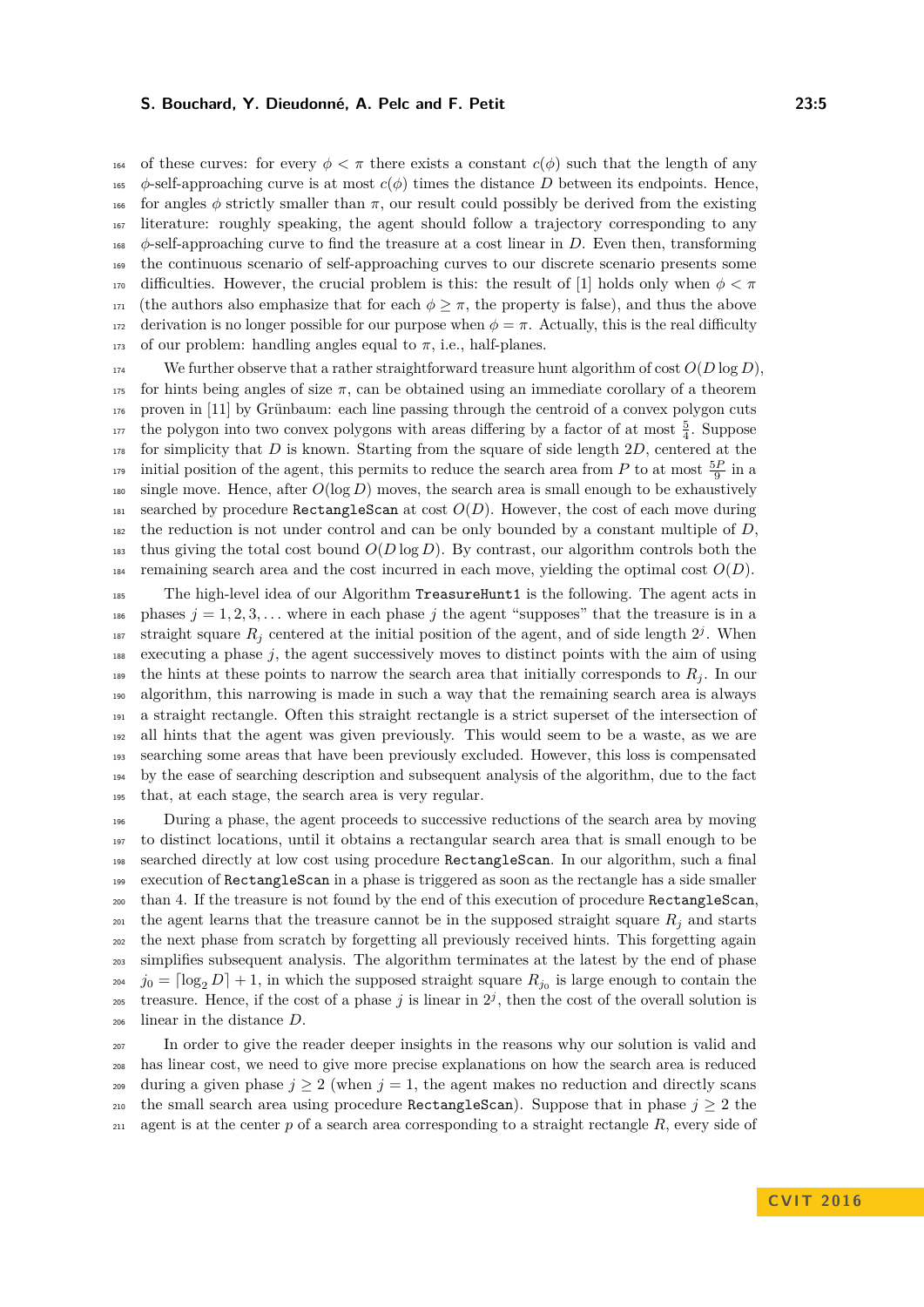#### **23:6 Deterministic Treasure Hunt in the Plane with Angular Hints**

- <sup>212</sup> which has length between 4 and  $2<sup>j</sup>$  (note that this is the case at the beginning of the phase), <sup>213</sup> and denote by *A, B, C* and *D* the vertices of *R* starting from the top left corner and going  $_{214}$  clockwise. In order to reduce rectangle R, the agent uses the hint at point p. The obtained 215 hint denoted by  $(L_1, x_1)$  can be of two types: either a *good* hint or a *bad* hint. A good hint is <sup>216</sup> a hint whose line *L*<sup>1</sup> divides one of the sides of *R* into two segments such that the length *y* <sup>217</sup> of the smaller one is at least 1. A bad hint is a hint that is not good.
- <sup>218</sup> If the received hint  $(L_1, x_1)$  is good, then the agent narrows the search area to a rectangle <sup>219</sup>  $R' \subset R$  having the following three properties:
- 220 **1.**  $R \setminus R'$  does not contain the treasure.
- 221 2. The difference between the perimeters of *R* and *R'* is  $2y \ge 2$ .
- **3.** The distance from *p* to the center of *R*<sup> $\prime$ </sup> is exactly  $\frac{y}{2}$ .
- and then moves to the center of  $R'$ .
- <sup>224</sup> An illustration of such a reduction is depicted in Figure 1(a). The reduced search area
- $R'$  is the rectangle  $ABde$ .



**Figure 1** In Figure (a) the agent received a good hint  $(L_1, right)$  at the point p of a rectangular search area *ABCD*. In Figure (b) it received a bad hint  $(L_1, right)$  at the point *p* and hence it moved to point  $p'$  and got a hint  $(L_2, left)$ . In both figures the excluded half-planes are shaded.

<sup>226</sup> If the agent receives a bad hint, say  $(L_1, right)$ , at the center of a rectangular search area  $R$ , we cannot apply the same method as the one used for a good hint: this is the reason for <sup>228</sup> the distinction between good and bad hints. If we applied the same method as before, we  $_{229}$  could obtain a rectangular search area  $R'$  such that the difference between the perimeters of 230 R and  $R'$  is at least 2*y*. However, in the context of a bad hint, the difference 2*y* may be very <sup>231</sup> small (even null), and hence there is no significant reduction of the search area. In order to zaz tackle this problem, when getting a bad hint at the center  $p$  of  $R$ , the agent moves to another point  $p'$  which is situated in the half-plane  $(L_1, right)$  at distance 2 from  $p$ , perpendicularly  $_{234}$  to  $L_1$ . This point  $p'$  is chosen in such a way that, regardless of what is the second hint, we <sup>235</sup> can ensure that two important properties described below are satisfied.

<sup>236</sup> The first property is that by combining the two hints, the agent can decrease the search area to a rectangle  $R' \subset R$  whose perimeter is smaller by 2 compared to the perimeter of R, as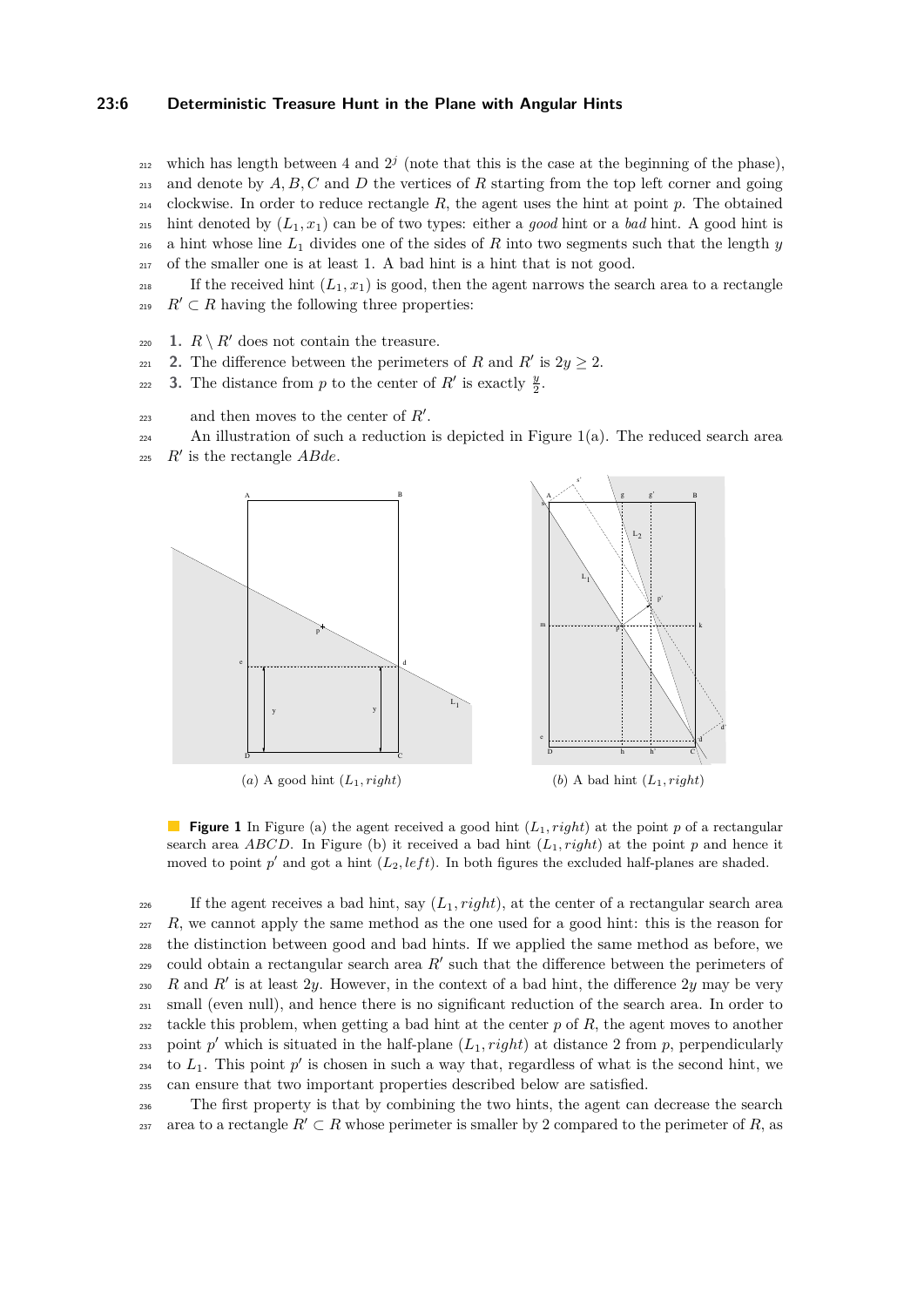238 it is the case for a good hint, and such that  $R \setminus R'$  does not contain the treasure. This decrease <sup>239</sup> follows either directly from the pair of hints, or indirectly after having scanned some relatively <sup>240</sup> small rectangles using procedure RectangleScan. In the example depicted in Fig. 1 (b), after getting the second hint  $(L_2, left)$ , the agent executes procedure RectangleScan $(ss'd'd)$ followed by  $\texttt{RectanglesCan}(gg'h'h)$  and moves to the center of the new search area  $R'$  that 243 is the rectangle  $Agpm$ . Note that the part of  $R'$  not excluded by the two hints and by the procedure RectangleScan executed in rectangles  $ss'd'd$  and  $gg'h'h$  is only the small <sup>245</sup> quadrilateral bounded by line  $L_2$  and the segments  $[AB]$ ,  $[s'd']$  and  $[gh]$ . However, in order  $_{246}$  to preserve the homogeneity of the process, we consider the entire new search area  $R'$  which <sup>247</sup> is a straight rectangle whose perimeter is smaller by at least 2, compared to that from *R*. <sup>248</sup> This follows from the fact that no side of *R* has length smaller than 4. The agent finally 249 moves to the center of  $R'$ .

The second property is that all of this (i.e., the move from  $p$  to  $p'$ , the possible scans  $_{251}$  of small rectangles and finally the move to the center of  $R'$ ) is done at a cost linear in the  $_{252}$  difference of perimeters of *R* and *R'*, as shown in the Appendix. The two properties together <sup>253</sup> ensure that, even with bad hints, the agent manages to reduce the search area in a significant <sup>254</sup> way and at a small cost. So, regardless of whether hints are good or not, we can show that the cost of phase *j* is in  $\mathcal{O}(2^j)$  and the treasure is found during this phase if the initial square <sup>256</sup> is large enough. The difficulty of the solution is in showing that the moves prescribed by our <sup>257</sup> algorithm in the case of bad hints guarantee the two above properties, and thus ensure the <sup>258</sup> correctness of the algorithm and the cost linear in *D*.

<sup>259</sup> The details of the algorithm and its analysis are in the Appendix.

<sup>260</sup> I **Theorem 1.** *Consider an agent A and a treasure located at distance at most D from the* <sup>261</sup> *initial position of A. By executing Algorithm* TreasureHunt1*, agent A finds the treasure* <sup>262</sup> *after having traveled a distance*  $\mathcal{O}(D)$ *.* 

<sup>263</sup> **4 Angles bounded by** *β <* 2*π*

<sup>264</sup> In this section we consider the case when all hints are angles upper-bounded by some constant  $265$  *β* <  $2π$ , unknown to the agent. The main result of this section is Algorithm TreasureHunt2 <sup>266</sup> whose cost is at most  $O(D^{2-\epsilon})$ , for some  $\epsilon > 0$ . For a hint  $(P_1, P_2)$  we denote by  $\overline{(P_1, P_2)}$ <sup>267</sup> the complement of  $(P_1, P_2)$ .

#### <sup>268</sup> **4.1 High level idea**

 In Algorithm TreasureHunt2, similarly as in the previous algorithm, the agent acts in phases  $\dot{q} = 1, 2, 3, \ldots$ , where in each phase *j* the agent "supposes" that the treasure is in the straight  $_{271}$  square centered at its initial position and of side length  $2<sup>j</sup>$ . The intended goal is to search each supposed square at relatively low cost, and to ensure the discovery of the treasure by the time the agent finishes the first phase for which the initial supposed square contains the treasure. However, the similarity with the previous solution ends there: indeed, the hints that may now be less precise do not allow us to use the same strategy within a given phase. Hence we adopt a different approach that we outline below and that uses the following notion <sup>277</sup> of tiling. Given a square *S* with side of length  $x > 0$ ,  $Tiling(i)$  of *S*, for any non-negative integer *i*, is the partition of square *S* into  $4^i$  squares with side of length  $\frac{x}{2^i}$ . Each of these squares, called *tiles*, is closed, i.e., contains its border, and hence neighboring tiles overlap in the common border.

281 Let us consider a simpler situation in which the angle of every hint  $(P_1, P_2)$  is always <sup>282</sup> equal to the bound *β*: the general case, when the angles may vary while being at most *β*.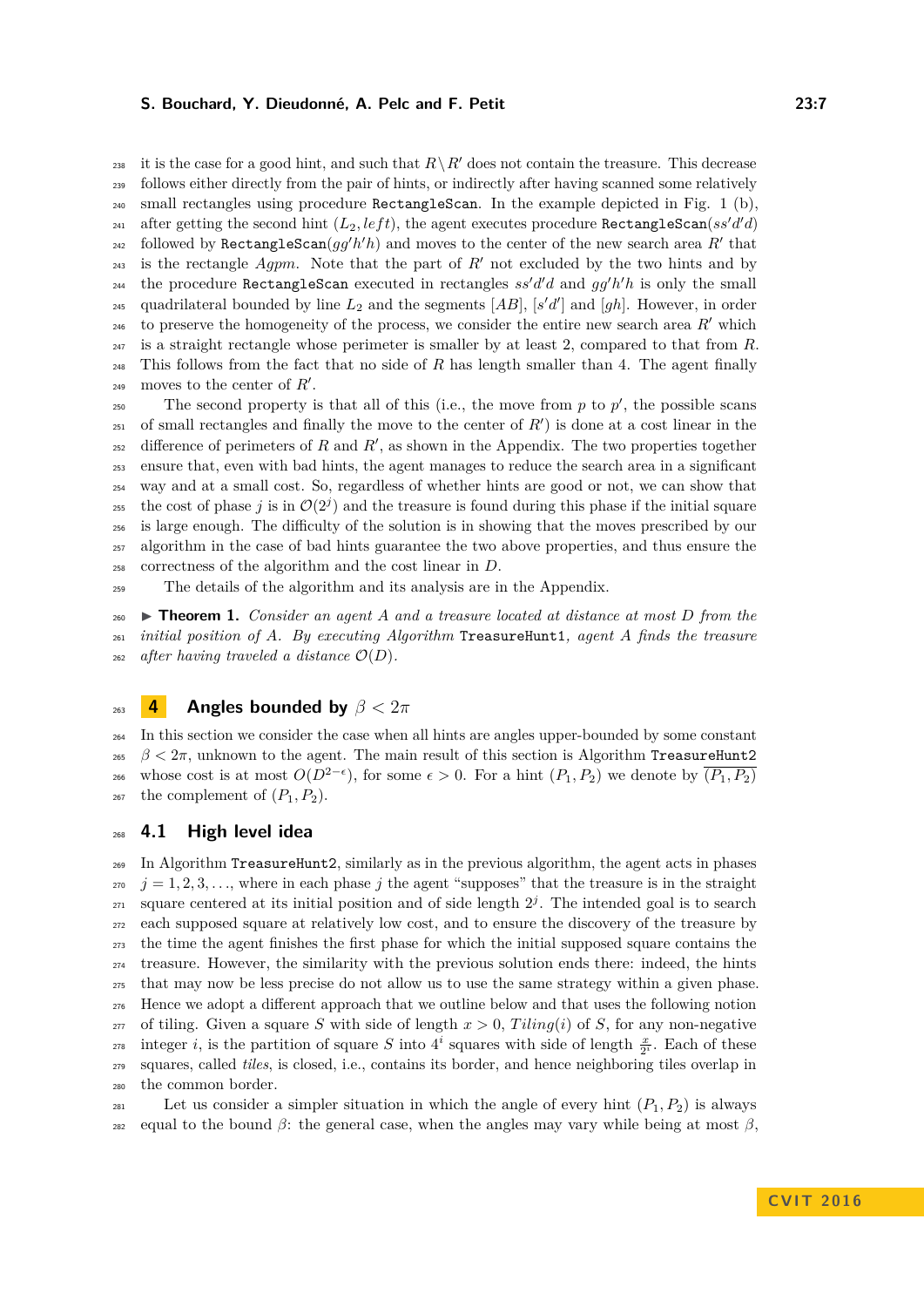#### **23:8 Deterministic Treasure Hunt in the Plane with Angular Hints**

<sup>283</sup> adds a level of technical complexity that is unnecessary to understand the intuition. In the <sup>284</sup> considered situation, the angle of each excluded zone  $\overline{(P_1, P_2)}$  is always the same as well. The <sup>285</sup> following property holds in this case: there exists an integer  $i<sub>β</sub>$  such that for every square *S* 286 and every hint  $(P_1, P_2)$  given at the center of *S*, at least one tile of *Tiling*( $i<sub>β</sub>$ ) of *S* belongs <sup>287</sup> to the excluded zone  $(P_1, P_2)$ .

 $\sum_{288}$  In phase *j*, the agent performs *k* steps: we will indicate later how the value of *k* should <sup>289</sup> be chosen. At the beginning of the phase, the entire square *S* is white. In the first step, the <sup>290</sup> agent gets a hint  $(P_1, P_2)$  at the center of *S*. By the above property, we know that  $(P_1, P_2)$ 291 contains at least one tile of  $Tiling(i_\beta)$  of *S*, and we have the guarantee that such a tile <sup>292</sup> cannot contain the treasure. All points of all tiles included in  $(P_1, P_2)$  are painted black in <sup>293</sup> the first step. This operation does not require any move, as painting is performed in the 294 memory of the agent. As a result, at the end of the first step, each tile of  $Tiling(i_\beta)$  of *S* is <sup>295</sup> either black or white, in the following precise sense: a black tile is a tile all of whose points <sup>296</sup> are black, and a white tile is a tile all of whose *interior* points are white.

<sup>297</sup> In the second step, the agent repeats the painting procedure at a finer level. More <sup>298</sup> precisely, the agent moves to the center of each white tile *t* of *T iling*(*iβ*) of *S*. When it gets 299 a hint at the center of a white tile *t*, there is at least one tile of  $Tiling(i<sub>β</sub>)$  of *t* that can be <sup>300</sup> excluded. As in the first step, all points of these excluded tiles are painted black. Note that a 301 tile of  $Tiling(i_\beta)$  of t is actually a tile of  $Tiling(2i_\beta)$  of *S*. Moreover, each tile of  $Tiling(i_\beta)$ 

302 of *S* is made of exactly  $4^{i\beta}$  tiles of *Tiling*( $2i_{\beta}$ ) of *S*. Hence, as depicted in Figure 2, the 303 property we obtain at the end of the second step is as follows: each tile of  $T \, \text{i} \, \text{i} \, \text{i} \, q \, \text{i} \, g$ 





**Figure 2** White and black tiles at the end of the first and the second step of a phase, for square  $S = ABCD$  and  $i_{\beta} = 2$ .

304

<sup>305</sup> In the next steps, the agent applies a similar process at increasingly finer levels of tiling. 306 More precisely, in step  $2 < s < k$ , the agent moves to the center of each white tile of  $307$  *Tiling*( $(s - 1)i<sub>\beta</sub>$ ) of *S* and gets a hint that allows it to paint black at least one tile of  $Tiling(s \cdot i_{\beta})$  of *S*. At the end of step *s*, each tile of  $Tiling(s \cdot i_{\beta})$  of *S* is either black or white. We can show that at each step *s* the agent paints black at least  $\frac{1}{4^{i\beta}}$ th of the area of *S* that is <sup>310</sup> white at the beginning of step *s*.

311 After step *k*, each tile of  $Tiling(k \cdot i_{\beta})$  of *S* is either black or white. These steps permit <sup>312</sup> the agent to exclude some area without having to search it directly, while keeping some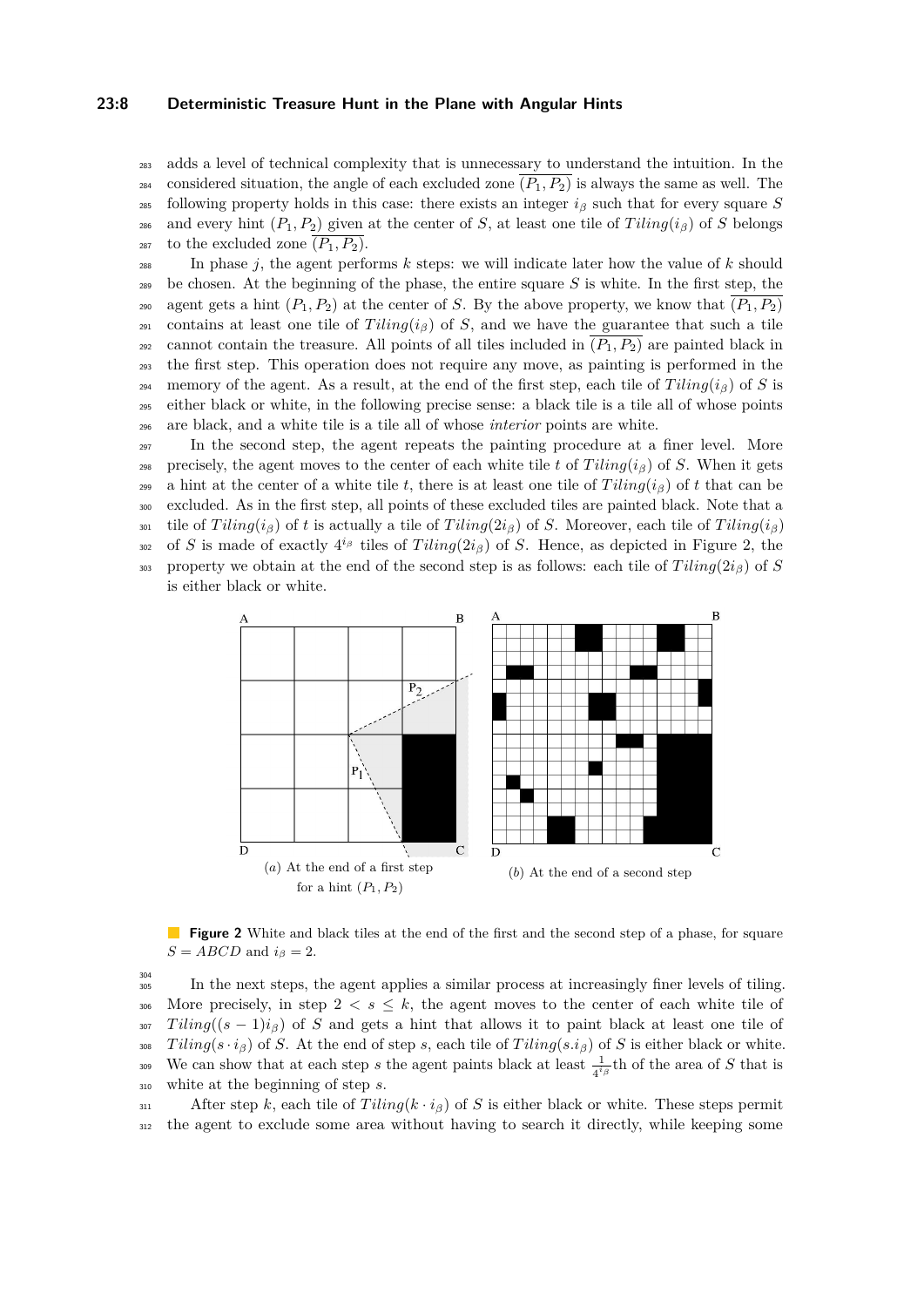regularity of the shape of the black area. The agent paints black a smaller area than excluded by the hints but a more regular one. This regularity enables in turn the next process in the area remaining white. Indeed, the agent subsequently executes a brute-force searching 316 that consists in moving to each white tile of  $Tiling(k \cdot i_\beta)$  of *S* in order to scan it using the procedure RectangleScan. If, after having scanned all the remaining white tiles, it has not found the treasure, the agent repaints white all the square *S* and enters the next phase. Thus 319 we have the guarantee that the agent finds the treasure by the end of phase  $\lceil \log_2 D \rceil + 1$ , i.e., a phase in which the initial supposed square is large enough to contain the treasure. The question is: how much do we have to pay for all of this? In fact, the cost depends on the value that is assigned to *k* in each phase *j*. The value of *k* must be large enough so that the distance travelled by the agent during the brute-force searching is relatively small. At the  $\frac{324}{2}$  same time, this value must be small enough so that the the distance travelled during the *k* steps is not too large. A good trade-off can be reached when  $k = \lceil \log_{4^{i\beta}} \sqrt{2^j} \rceil$ . Indeed, as highlighted in the proof of correctness, it is due to this carefully chosen value of *k* that we <sup>327</sup> can beat the cost  $\Theta(D^2)$  necessary without hints, and get a complexity of  $\mathcal{O}(D^{2-\epsilon})$ , where  $\epsilon$ 328 is a positive real depending on  $i_{\beta}$ , and hence depending on the angle  $\beta$ .

#### <sup>329</sup> **4.2 Algorithm and analysis**

<sup>330</sup> In this subsection we describe our algorithm in detail, prove its correctness and analyze its complexity. In the Appendix we define a function  $index : (0, 2\pi) \longrightarrow \mathbb{N}^+$  that has the  $_{332}$  following properties, for any angle  $0 < \alpha < 2\pi$ .

333 **1.** For every square *S* and for every hint  $(P_1, P_2)$  of size  $2\pi - \alpha$  obtained at the center of *S*,

there exists a tile of  $Tiling/index(\alpha))$  of *S* included in  $(P_1, P_2)$ .

**2.** For every angle  $\alpha' < \alpha$ , we have  $index(\alpha) \leq index(\alpha')$ .

 In the sequel, the integer *index*( $α$ ) is called the index of  $α$ . Algorithm 2 gives a pseudo-337 code of the main algorithm of this section. It uses the function Mosaic described in Algorithm 3 that is the key technical tool permitting the agent to reduce its search area. The agent interrupts the execution of Algorithm 2 as soon as it gets at distance 1 from the treasure, at which point it can "see" it and thus treasure hunt stops.

#### **Algorithm 2** TreasureHunt2

1:  $IndexNew := 1$ 2:  $i := 1$ 3: **loop** 4: **repeat** 5: *IndexOld* := *IndexNew* 6:  $IndexNew := \text{Mosaic}(i, IndexOld)$ 7: **until** *IndexNew* = *IndexOld* 8:  $i := i + 1$ 9: **end loop**

<sup>341</sup> In the following, a square is called black if all its points are black. A square is called <sup>342</sup> white if all points of its interior are white. (In a white square, some points of its border may <sup>343</sup> be black).

<sup>344</sup> I **Lemma 2.** *For any positive integers i and k, consider an agent executing function* 345 Mosaic $(i,k)$  from its initial position O. Let S be the straight square centered at O with side  $_3$ <sup>46</sup> of length  $2^i$ . For every positive integer  $j \leq \lceil \log_{4^k} \sqrt{2^i} \rceil$ , at the end of the  $j$ -th execution of the <sup>347</sup> *first loop (lines 5 to 20) in* Mosaic*(i,k), each tile of T iling*(*jk*) *of S is either black or white.*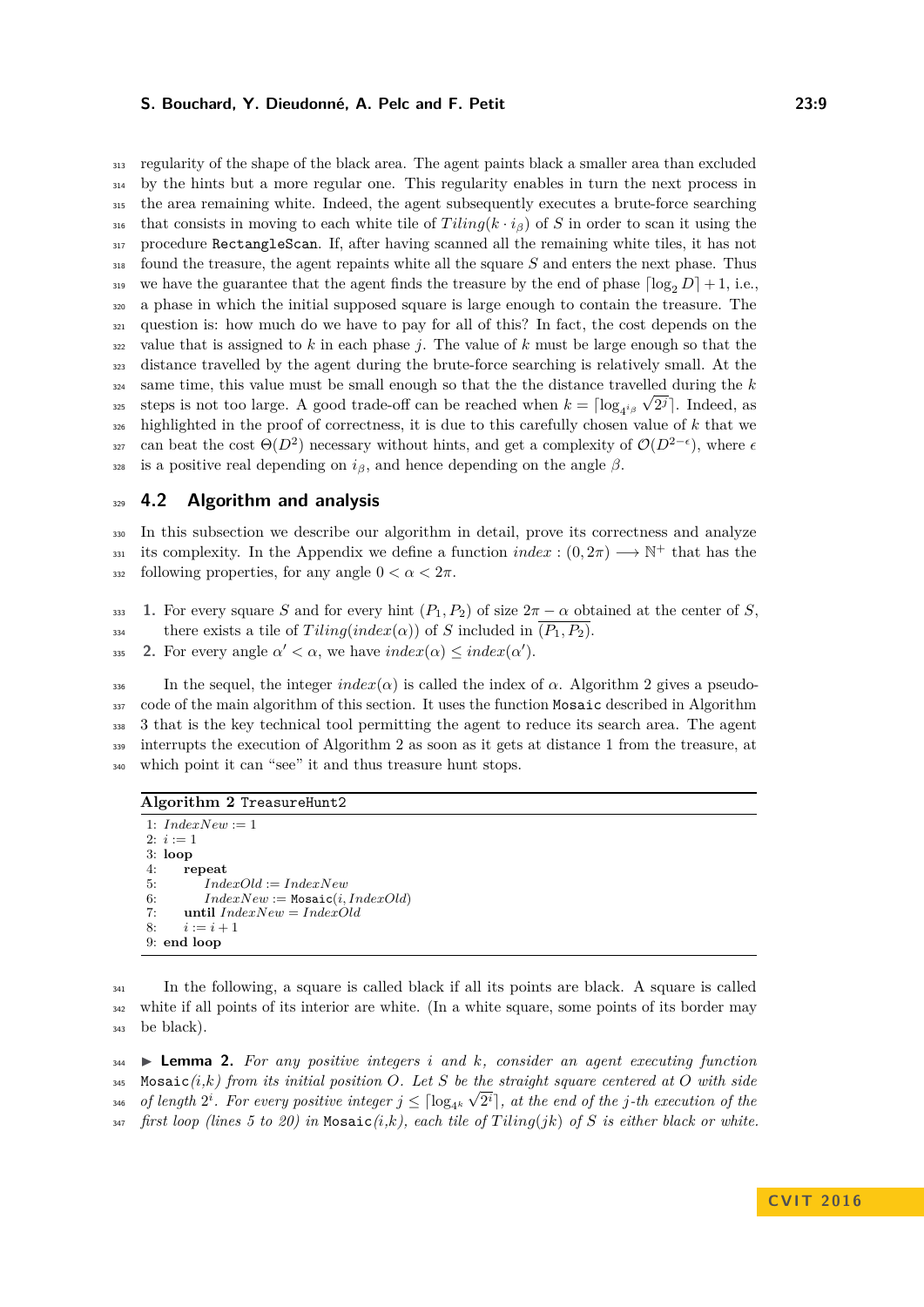#### **23:10 Deterministic Treasure Hunt in the Plane with Angular Hints**

**248 Lemma 3.** For every positive integers *i* and *k*, a call to function Mosaic $(i, k)$  has cost at 349  $most \ 2^{i \frac{3 + \log_{4} k \cdot (4^{k}-1)}{2} + 2k + 8}.$ 

#### **Algorithm 3** Function Mosaic $(i,k)$

```
1: O:= the initial position of the agent
 2: S := the straight square centered at O with sides of length 2<sup>i</sup>3: Paint white all points of S
 4: IndexMar = k4: IndexMax:=k<br>
5: for j = 1 to \lceil log_{4^k} \sqrt{2^i} \rceil do
 6: for all tiles t of Tiling((j-1)k) of S do
7: if t is white then
8: Go to the center of t
9: Let (P_1, P_2) be the obtained hint
10·\prime := \text{index of } (P_1, P_2)11: if k' > IndexMax then
12: IndexMax:=k
0
13: end if
14: if IndexMax = k then
15: for all tiles t' of Tiling(k) of t such that t' \subset (P_1, P_2) do
16: Paint black all points of t'
17: end for
18: end if
19: end if
       end for
21: end for
22: if IndexMax = k then<br>23: for all tiles t of Tili
22: if IndexMax = k then<br>23: for all tiles t of Tiling(k(\lceil \log_{4^k} \sqrt{2^i \rceil})) of S do
24: if t is white then<br>25: Go to the cent
              Go to the center of t26: Execute RectangleScan(t)<br>27: end if
27: end if
       end for
29: end if
30: Go to O
31: return IndexMax
```
350 Let  $\psi$  be the index of  $2\pi - \beta$ . The next proposition follows from the aforementioned <sup>351</sup> properties of the function *index*.

 $\bullet$  **Proposition 4.1.** Let  $(P_1, P_2)$  be any hint. The index of  $\overline{(P_1, P_2)}$  is at most  $\psi$ .

<sup>353</sup> Using Lemmas 2, 3 and Proposition 4.1 we prove the final result of this section.

<sup>354</sup> I **Theorem 4.** *Consider an agent A and a treasure located at distance at most D from the* <sup>355</sup> *initial position of A. By executing Algorithm* TreasureHunt2*, agent A finds the treasure* 356 *after having traveled a distance in*  $\mathcal{O}(D^{2-\epsilon})$ , for some  $\epsilon > 0$ .

<sup>357</sup> **Proof.** We will use the following two claims.

358  $\blacktriangleright$  Claim 4.1. Let  $i \geq 1$  be an integer. The number of executions of the repeat loop in the  $\dot{\mathbf{z}}_1$  *i*-th execution of the external loop in Algorithm 2 is bounded by  $\psi$ .

**Proof of the claim:** Suppose by contradiction that the claim does not hold for some  $i > 1$ . <sup>361</sup> So, the number of executions of the repeat loop in the *i*-th execution of the external loop <sup>362</sup> in Algorithm 2 is at least  $\psi + 1$ . In each of these executions of the repeat loop, the agent <sup>363</sup> calls function Mosaic $(i, *)$  exactly once. For all  $1 \leq j \leq \psi + 1$  ( $\psi \geq 1$ , by definition of an 364 index), denote by  $v_j$  the returned value of function Mosaic $(i, *)$  in the *j*-th execution of the <sup>365</sup> repeat loop in the *i*-th execution of the external loop. Note that  $v_1 \neq 1$ : indeed, if  $v_1 = 1$ <sup>366</sup> the repeat loop would be executed exactly once, which would be a contradiction because it <sup>367</sup> is executed at least  $\psi + 1 \geq 2$  times.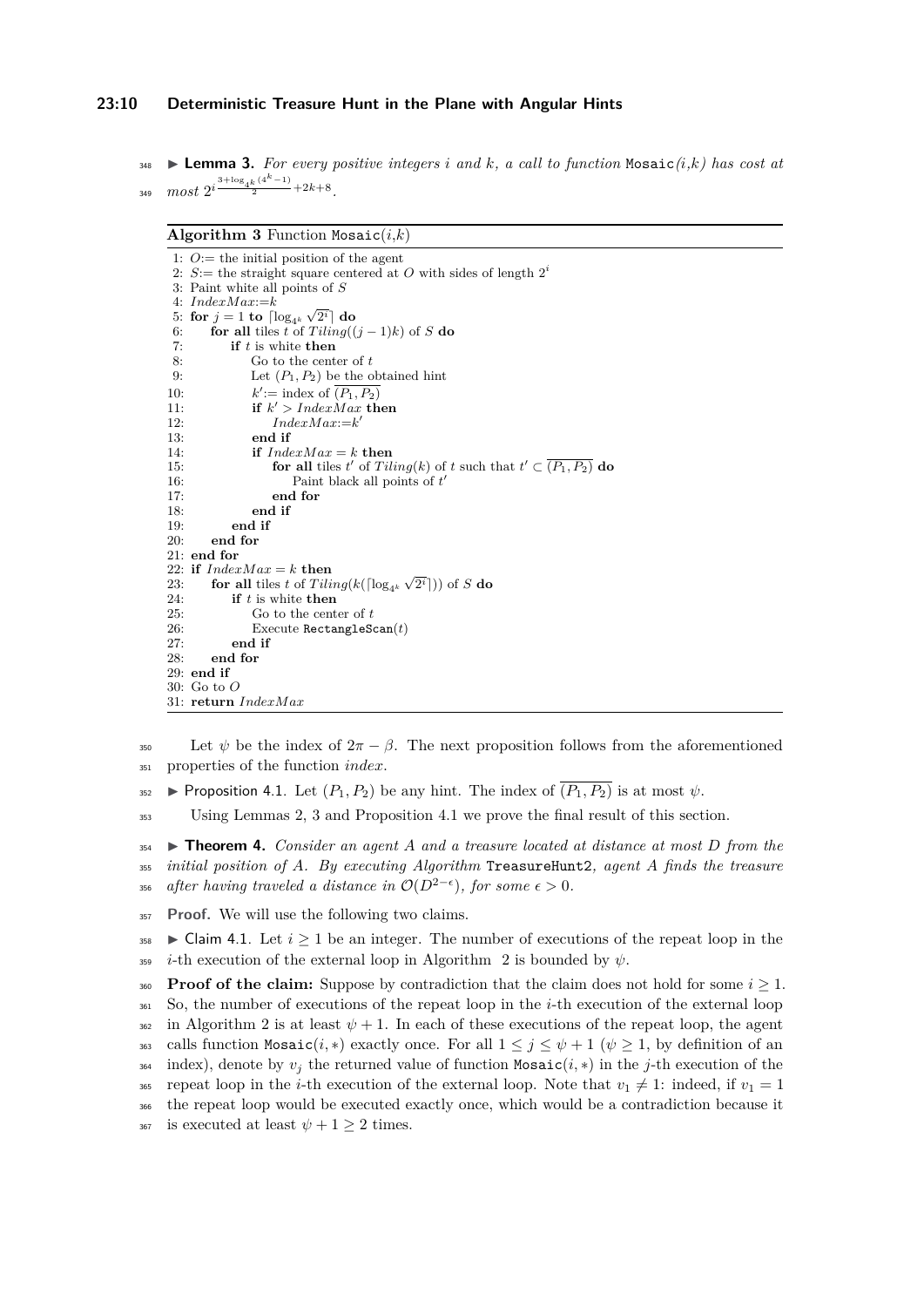In view of Algorithm 2 and Proposition 4.1, the returned value of Mosaic $(i, *)$  is a positive 369 integer that is at most  $\psi$ . Since  $v_1 \neq 1$ , this implies that  $\psi \geq 2$ . Moreover, for all  $2 \leq j \leq \psi$ , 370 we have  $v_j \ge v_{j-1}$  (cf. lines 5-6 of Algorithm 2 and lines 4, 11-12 of Algorithm 3). Hence, 371 there exists an integer  $k \leq \psi$  such that  $v_k = v_{k-1}$ . However, according to Algorithm 2, this <sup>372</sup> implies that the number of executions of the repeat loop in the *i*-th execution of the external  $373$  loop is at most  $k \leq \psi$ . This is a contradiction which concludes the proof of the claim.

 $374$  **D** Claim 4.2. The distance traveled by the agent before variable *i* becomes equal to  $\lceil \log_2 D \rceil + 2$ <sup>375</sup> in the execution of Algorithm 2 is  $\mathcal{O}(D^{2-\epsilon})$ , where  $\epsilon = \frac{1}{2}(1 - \log_{4} \psi(4^{\psi} - 1)) > 0$ .

376 **Proof of the claim:** In view of the fact that the returned value of every call to function 377 Mosaic in the execution of Algorithm 2 is at most  $\psi$ , it follows that in each call to function 378 Mosaic(\**, k*) the parameter *k* is always at most  $\psi$ . Hence, in view of Claim 4.1 and Lemma 3, 379 as long as variable *i* does not reach the value  $\lceil \log_2 D \rceil + 2$ , the agent traveled a distance at <sup>380</sup> most

$$
{}_{381} \qquad \psi \cdot \sum_{i=1}^{\lceil \log_2 D \rceil + 1} 2^{i \frac{3 + \log_4 \psi (4^{\psi} - 1)}{2} + 2\psi + 8} \tag{1}
$$

$$
\leq \psi 2^{(\lceil \log_2 D \rceil + 1) \frac{3 + \log_4 \psi \left(4^{\psi} - 1\right)}{2}} + 2\psi + 9 \tag{2}
$$

$$
\leq \psi 2^{2\psi + 12 + \log_{4} \psi} (4^{\psi} - 1) 2^{(\log_2 D)} \frac{\frac{3 + \log_{4} \psi} (4^{\psi} - 1)}{2} \tag{3}
$$

$$
{}_{384}^{384} = \psi 2^{2\psi + 12 + \log_{4}\psi} (4^{\psi} - 1)} D^{2 - \frac{1}{2}(1 - \log_{4}\psi} (4^{\psi} - 1))
$$
\n
$$
\tag{4}
$$

By (4), the total distance traveled by the agent executing Algorithm 2 is  $\mathcal{O}(D^{2-\epsilon})$  where <sup>387</sup>  $\epsilon = \frac{1}{2}(1 - \log_{4}(\psi^{4} - 1))$ . Since  $\psi$  is a positive integer, we have  $0 < \log_{4}(\psi^{4} - 1) < 1$  and 388 hence  $\epsilon > 0$ . This ends the proof of the claim.

389 Assume that the theorem is false. As long as variable *i* does not reach  $\lceil \log_2 D \rceil + 2$ . <sup>390</sup> the agent cannot find the treasure, as this would contradict Claim 4.2. Thus, in view of 391 Claim 4.1, before the time  $\tau$  when variable *i* reaches  $\lceil \log_2 D \rceil + 2$  the treasure is not found. <sup>392</sup> By Algorithm 2, this implies that during the last call to function Mosaic before time *τ* , <sup>393</sup> the function returns a value that is equal to its second input parameter. This implies that <sup>394</sup> during this call, the agent has executed lines 23 to 28 of Algorithm 3: more precisely, there is 395 some integer x such that from each white tile t of  $Tiling(x)$  of the straight square S that is s96 centered at the initial position of the agent and that has sides of length  $2^{\lceil \log_2 D \rceil + 1}$ , the agent  $397$  has executed function RectangleScan $(t)$ . Hence, at the end of the execution of lines 23  $398$  to 28, the agent has seen all points of each white tile of *Tiling*(*x*) of *S*. Moreover, in view 399 of Lemma 2, we know that the tiles that are not white, in  $Tiling(x)$  of *S*, are necessarily <sup>400</sup> black. Given a black tile *σ* of  $Tiling(x)$ , each point of *σ* is black, which, in view of lines 15  $401$  to 17 of Algorithm 3, implies that  $\sigma$  cannot contain the treasure. Since square *S* necessarily <sup>402</sup> contains the treasure, it follows that the agent must find the treasure by the end of the last <sup>403</sup> execution of function Mosaic before time *τ* . As a consequence, the agent stops the execution 404 of Algorithm 2 before assigning  $\lceil \log_2 D \rceil + 2$  to variable *i* and thus, we get a contradiction  $405$  with the definition of time  $\tau$ , which proves the theorem.

#### <sup>406</sup> **5 Arbitrary angles**

<sup>407</sup> We finally observe that if hints can be arbitrary angles smaller than 2*π* then the treasure <sup>408</sup> hunt cost  $\Theta(D^2)$  cannot be improved in the worst case.

**Proposition 5.1.** If hints can be arbitrary angles smaller than  $2\pi$  then the optimal cost of <sup>410</sup> treasure hunt for a treasure at distance at most *D* from the starting point of the agent is 411  $\Omega(D^2)$ .